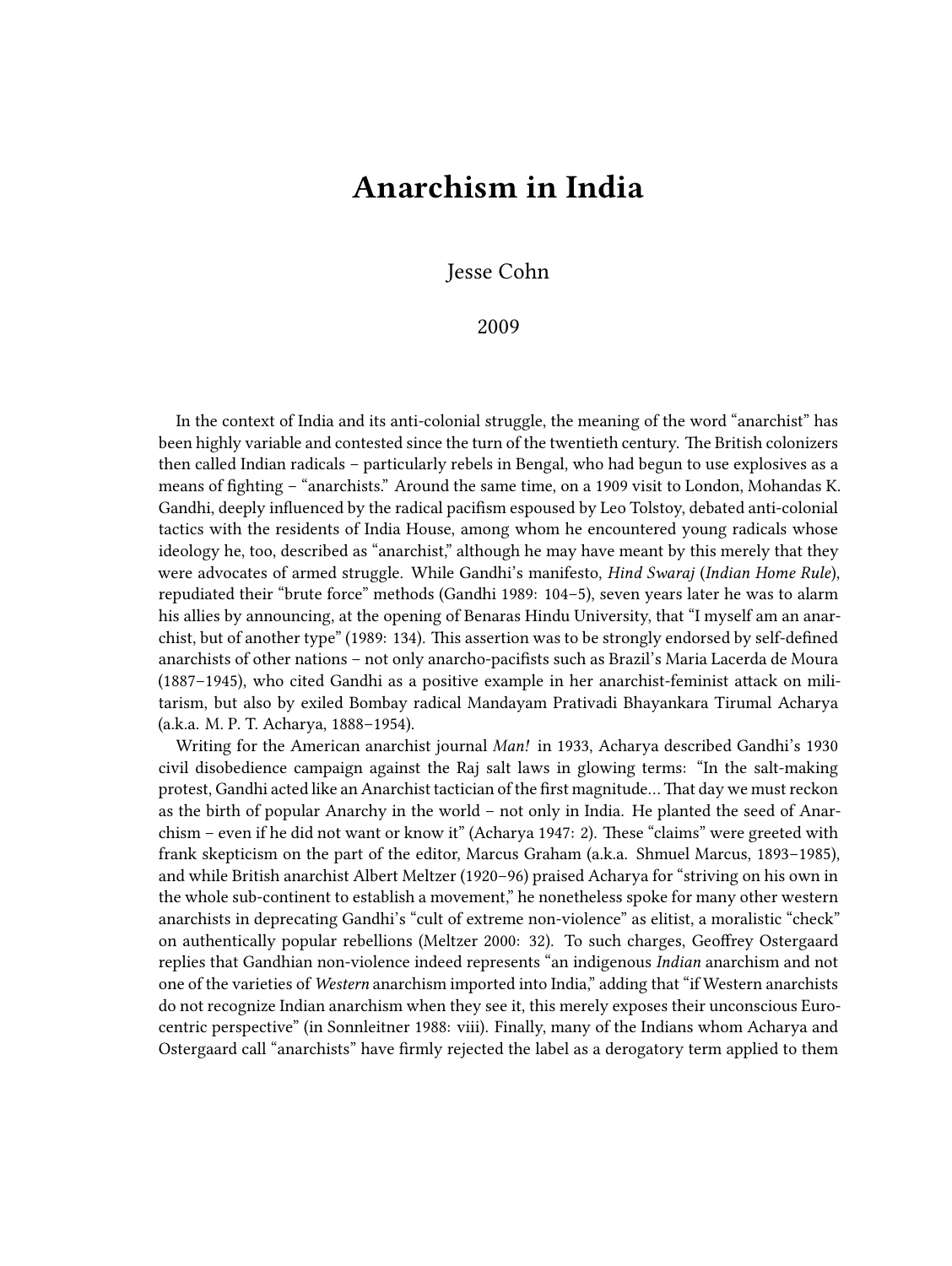by colonial discourse. With all of these caveats, however, Indian history bears the traces of two distinct anarchisms.

The best known of these is that of Gandhi and the Sarvodaya movement, which shares with western anarchisms a rejection not only of militarism but of the distinction between means and ends, and a project of land collectivization (*Bhoodan* and *Gramdan*) in the context of a decentralist economic strategy, as well as "a critique of both Bolshevik Communism and Welfare State Socialism, the espousal of community action and the notions of direct participatory democracy, 'people's power,' and 'the politics of the people,' as distinct from 'the politics of the State' and party politics" (Ostergaard 1971: 148; Ostergaard in Sonnleitner 1988: viii). It is distinct from most western anarchisms in founding this program not on a refusal of religion as a source of oppression, but an embrace of religion as a source of collective spirit, which has entailed an antimaterialist asceticism, even a "puritanical character," entirely at odds with the hedonism and sexual libertarianism of Lacerda de Moura and her counterparts (Ostergaard 1971: 156–7).

A second, far smaller anarchist current has consisted in a number of Indian radicals who took on board the ideas of western anarchists. Among these were two of the young men Gandhi may have met at India House: Lala Har Dayal (a.k.a. Lala Hardayal, 1884–1939) and M. P. T. Acharya. Har Dayal, who had begun flirting with anarchist ideas as early as 1907, was inspired by the example of the Mexican anarchists Ricardo and Enrique Flores Magón on his visit to America in 1911, infusing anarchist ideas into his Ghadar ("Rebellion") movement for Indian independence. Settling for a time in California, Har Dayal established a Bakunin Institute in 1913, but was subsequently forced to flee political persecution, taking refuge in Germany and later renouncing his radicalism.

Acharya began his political life with a lengthy exile in Europe and Central Asia, helping to found the Communist Party of India in Tashkent in 1920 before becoming disillusioned with Soviet-style communism and turning to the anarchosyndicalist views to which he had been exposed in London and Paris (Ralhan 1997: 119–20; Meltzer 2000: 128). A prolific writer, Acharya contributed to western anarchist publications such as the British *Freedom*, *Tierra y Libertad* in Mexico, and the French *Contre Courant* while corresponding with fellow Asian anarchists such as Yamaga Taiji (1892–1970). Bhagat Singh (1907–31), impressed by his reading of the history of European anarchists' "propaganda by the deed," rejected Gandhian non-violence as an inadequate tactic, calling for the assassination of colonial officials, and wrote a series of articles in 1928 endorsing the anarchist goals of "complete independence" and the elimination of "the Church, God and Religion" as well as "control by the state" and "private property" before turning back towards a Marxist position (Grewal 2007: 52–4).

While the Sarvodaya movement at least retained strength long after Independence and Gandhi's assassination, neoliberal economics and authoritarian politics have largely eclipsed India's libertarian traditions.

## **REFERENCES AND SUGGESTED READINGS**

Acharya, M. (1933) Nationalism in India. *Man!* 1, 7: 2.

Acharya, M. P. T. (1947) *Principles of Non-Violent Economics.* Calcutta: International University of Non-Violence.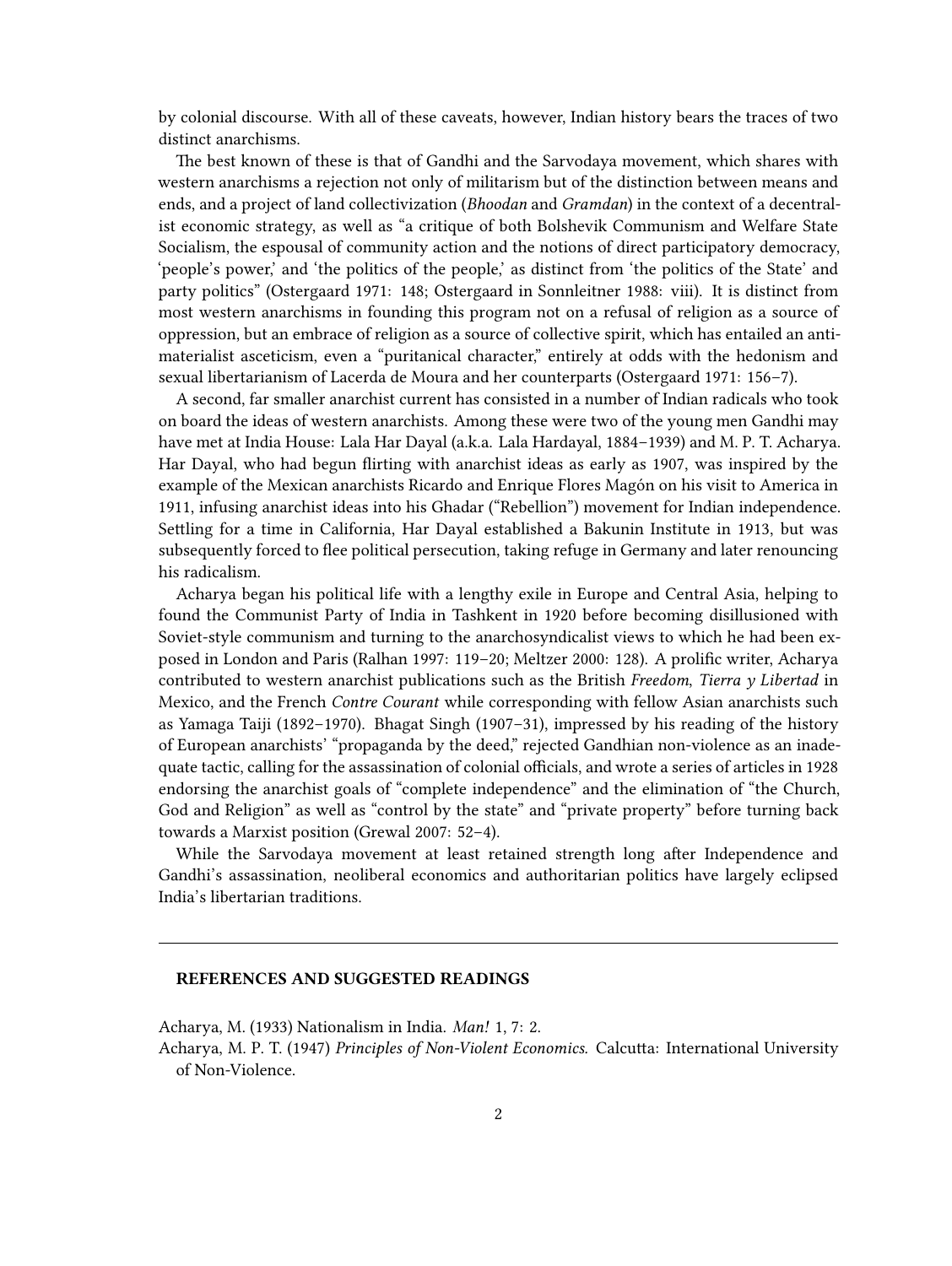- Brown, E. C. (1975) *Har Dayal, Hindu Revolutionary and Rationalist.* Tucson: University of Arizona Press.
- Doctor, A. H. (1964) *Anarchist Thought in India.* London: Asia Publishing House.
- Gandhi, M. K. (1989) *The Gandhi Reader: A Sourcebook of His Life and Writings.* New York: Grove Press.
- Grewal, P. M. S. (2007) *Bhagat Singh, Liberation's Blazing Star.* New Delhi: Leftword.
- Lacerda de Moura, M. (1933) *Serviço militar ohrigatorio para a mulher? Recuso-me! Denuncio!* São Paulo: A Sementeira.
- Meltzer, A. (2000) [1981] *Anarchism: Arguments For and Against*. Edinburgh: AK Press.
- Ostergaard, G. (1971) *Indian Anarchism: The Sarvodaya Movement*. In D. E. Apter & J. Joll (Eds.), *Anarchism Today*. London: Macmillan.
- Ostergaard, G. & Melville, C. (1971) *The Gentle Anarchists: A Study of the Sarvodaya Movement for Non-Violent Revolution in India*. Oxford: Clarendon Press.
- Parel, A. (2006) *Gandhi's Philosophy and the Quest for Harmony*. Cambridge: Cambridge University Press.
- R. D. (2006) "ACHARYA, Mandyam Prativadi Bhayankara Thirumalacharya." In *Sans patrie ni frontières: Dictionnaire international des militants anarchistes*. Online at [www.militants](http://www.militants-anarchistes.info/spip.php?article75)[anarchistes.info](http://www.militants-anarchistes.info/spip.php?article75).
- Ralhan, O. P. (1997) *Encyclopaedia of Political Parties: India, Pakistan, Bangladesh: National, Regional, Local. Vol. 13, All India Trade Union Congress*. New Delhi: Anmol.
- Rao, N. (1997) Bhagat Singh and the Revolutionary Movement. *Revolutionary Democracy* 3, 1.Online at [www.revolutionary-democracy.org](http://www.revolutionary-democracy.org/rdv3n1/bsingh.htm).
- Sonnleitner, M. W. (1988) *Vinoba Bhave on Self Rule and Representative Democracy*. New Delhi: Promilla.